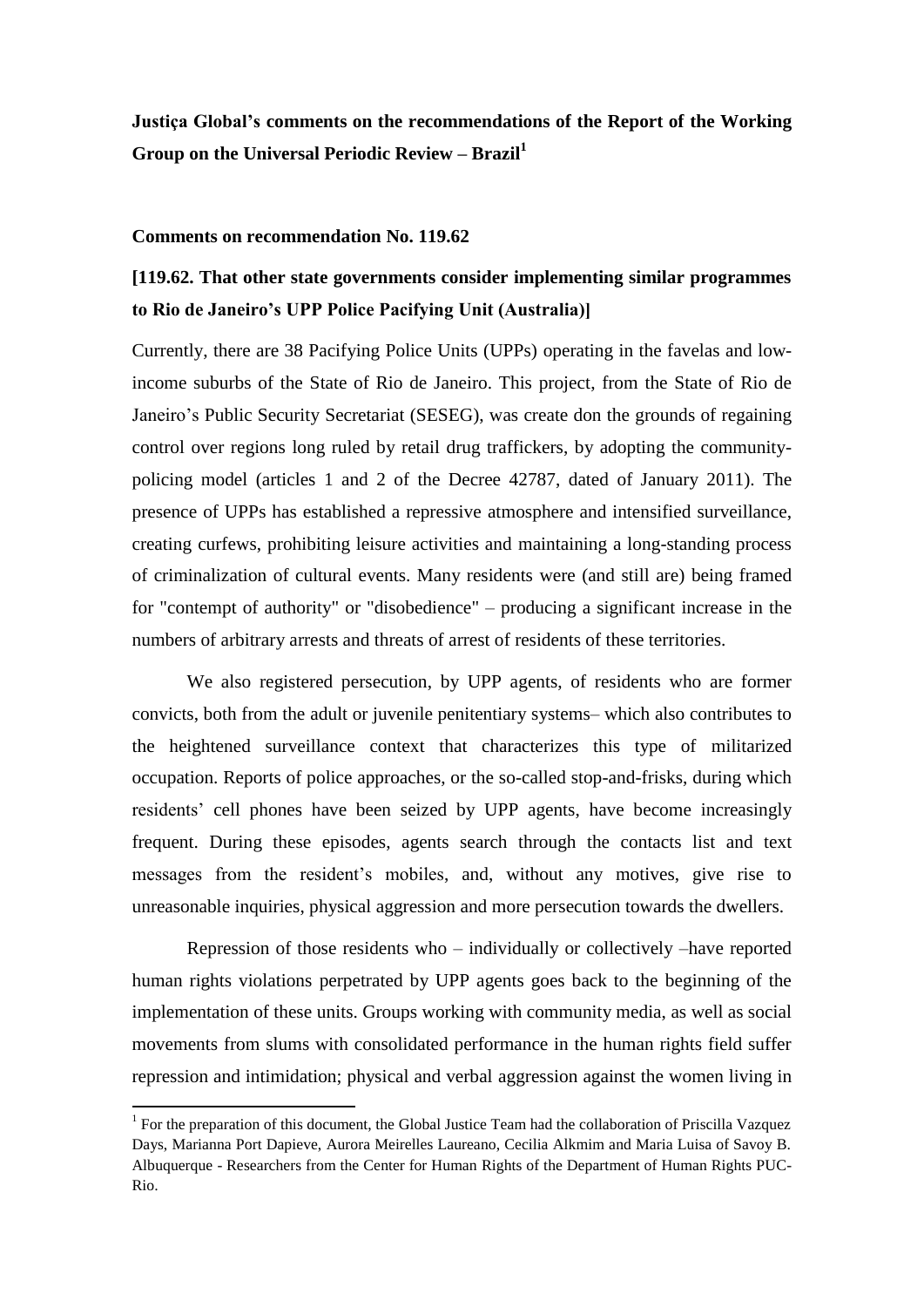slums who routinely denounce human rights violations in those territories also deserve attention. We would like to emphasize, however, that the ultimate expression of violence against women in these territories occurred in August, 2014: the case of a gang rape of three women committed by agents from the UPP unit at  $favela$  do Jacarezinho<sup>2</sup>.

We would also like to draw attention to some significant changes that have been taking place since June, 2013in this environment of control and oppression: when demonstrations swept over the country, the repression of protests from favela dwellers was intensified – and it was no different in the slums with Pacifying Police Units. We observed that the militarized repression of protests organized by the residents of areas with UPPs is marked by the combination of the use of lethal weapons and weapons that are said to be non-lethal or less lethal.

It's important to emphasize that such repressive actions have been marked by the use of police units that, at first, are not part of the original militarized units that occupied the territories in which UPPs were installed. The Special Police Operations Battalion, the Shock Troop, the Action Battalion with Dogs or local battalions – or Rio de Janeiro civil police units, like the Coordination of Special Resources (CORE), have been put into action during these situations. The possibilities of intervention by different units of the PMERJ or by units of the Civil Police in UPP-occupied territories can be allocated in a group of uncertainties concerning the governability regiments produced from the implementation of this project by the Public Security Secretariat.

Some *favela* residents report situations in which children have been affected by the pepper spray used by police; the spray intoxicated some of the children, causing allergic reactions that resulted in some of them being hospitalized. The use of weapons considered "non-lethal" is also a characteristic of the territories occupied by military forces, with actions producing casualties, like the death of Mateus Oliveira Casé, aged 17. His death was caused by the electroshock weapon from an agent at the Manguinhos<sup>3</sup> UPP unit. During a demonstration organized by residents, after learning about Mateus' death, police used point 40caliber pistols – a gun of private use –and fired against the population. This action was recorded on video by a television news cameraman. The

 $2$  The three police officers indicted for the crime had their detention revoked in December 2014. See: [http://g1.globo.com/rio-de-janeiro/noticia/2014/12/justica-do-rio-revoga-prisao-de-pms-acusados-de](http://g1.globo.com/rio-de-janeiro/noticia/2014/12/justica-do-rio-revoga-prisao-de-pms-acusados-de-estupro-no-jacarezinho.html)[estupro-no-jacarezinho.html.](http://g1.globo.com/rio-de-janeiro/noticia/2014/12/justica-do-rio-revoga-prisao-de-pms-acusados-de-estupro-no-jacarezinho.html)

<sup>&</sup>lt;sup>3</sup> The cases of executions of *favela* residents in UPP-occupied areas will be soon be addressed.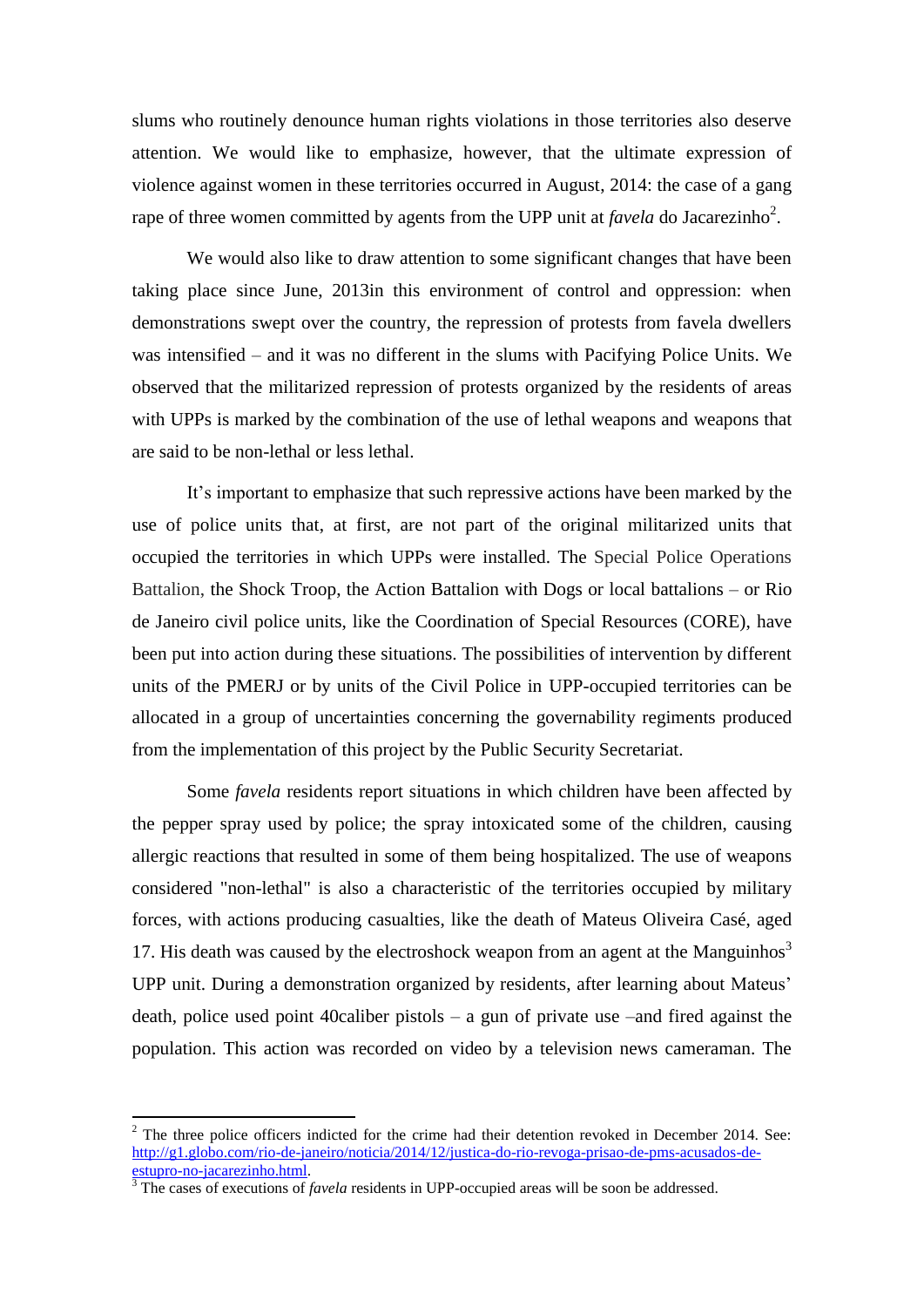action was also marked by the use of stun grenades and pepper spray, as well as physical aggression.

It's noteworthy that, based on the principles of International Law, the use of police force must always be proportional to the action of the agent they are combating and can't, under any circumstances, be abusive. That is, the State can't act without calculating its action, it can't violate International  $Law<sup>4</sup>$ . However, what has happened in Rio de Janeiro is strictly against such principles, since there is no compatibility between the protests and the way they were being repressed. Thus, the population at UPP-controlled slums is permanently forbidden from making their voice heard, because the tactics used by the Military Police is to intensify its response to the demonstrations in order to repress future protests.

The case of Mateus' execution was one of the six cases selected by Justiça Global to be part of the first report on executions of residents of UPP-occupied favelas we sent to the UN's Rapporteur on Extrajudicial, Summary or Arbitrary Executions in 2013. The document also reported an execution that figures as the first "resistance" killing (killings by on-duty police, also referred to as "act of resistance") perpetrated by an UPP officer: on the early hours of June 12, 2011, André de Lima Cardoso Ferreira was approached by police officers from the Pavão-Pavãozinho/Cantagalo UPP unit in an alley at the Pavão-Pavãozinho *favela,* where he lived, while he was going to buy a snack. According to reports from residents, the officers were not in uniform and appeared to be intoxicated. André was immobilized by police, who threw him on the ground and kicked him, while verbally assaulting him. After the beating, the officers released André, waited for him to take a few steps, shot him on his back and then ran. André was taken to hospital by residents, but did not survive.

André was 19, and worked as a store operator in a Carrefour supermarket at the North Shopping mall and his girlfriend was eight months pregnant. Those officers involved reported the crime at a police station describing it as a shootout and thus, André's death was registered as the first "resistance" killing perpetrated by UPP officers. After the beginning of the investigation, the shootout version did not prevail and two Military Police officers were indicted by the Public Prosecutor's Office for voluntary manslaughter. The indictment was accepted in November 2011, but the

1

<sup>4</sup> MAZZUOLI, Valério de Oliveira. *Curso de Direito Internacional Público.* 7 ed. São Paulo: Revista dos Tribunais, 2013.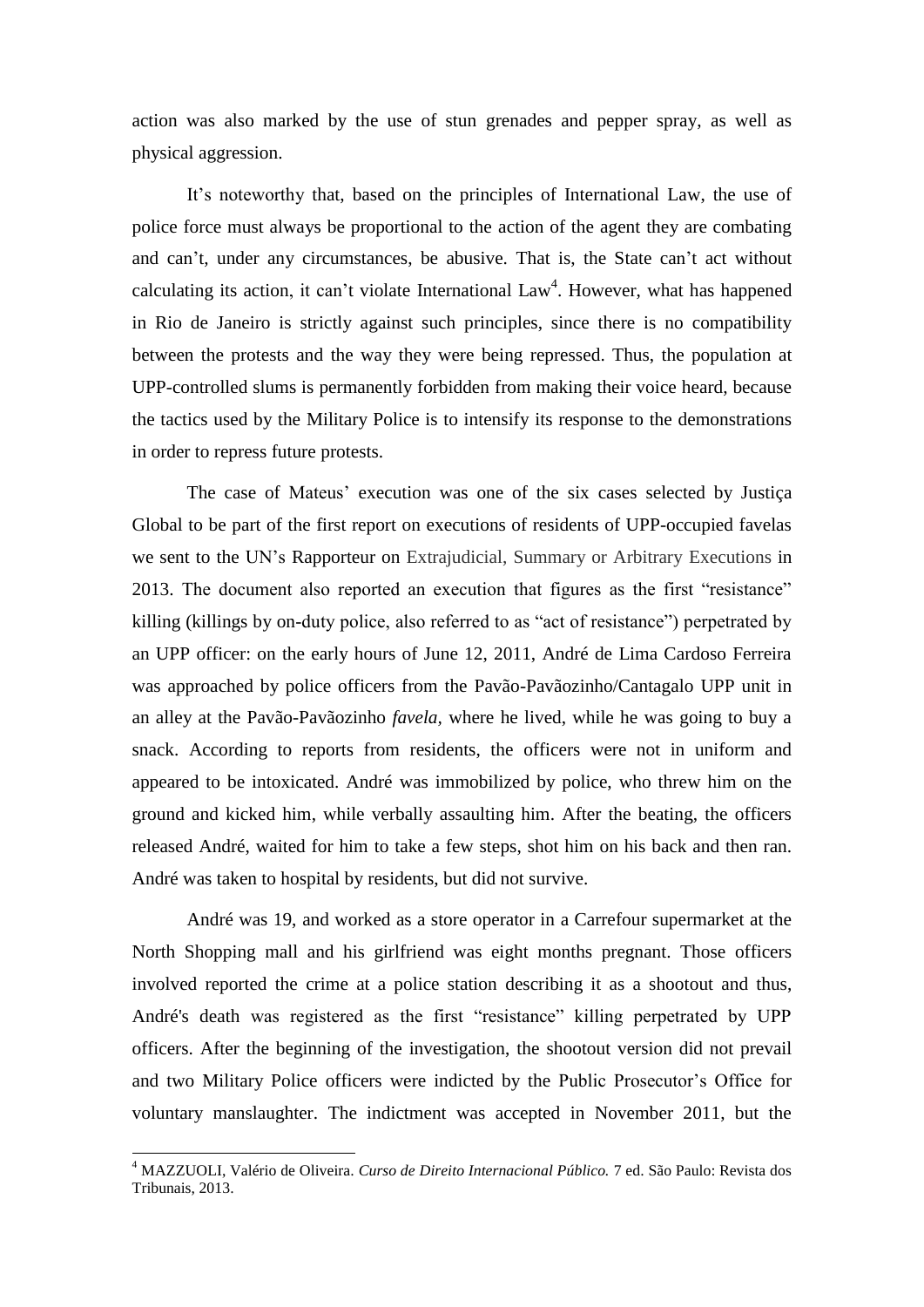lawsuit is still at the stage of instruction and adjudication hearings. After André's execution, in 2011, Justiça Global has received reports of more than 50 cases of UPPoccupied favela residents who were killed during raids spearheaded by agents from UPPs and other Military Police units in these territories.

Cases of contempt of authority are also common in the UPP-occupied territories. On 17 July 2012, Maicon Sabino de Souza, 19, was attacked by UPP officers and held for the crime of contempt: he was walking his pit bull dog in the favela streets<sup>5</sup>, but the dog was not using muzzles. On 14 December 2012, Mariana Albanese, a journalist from Vidigal favela, was assaulted by a UPP police officer, while filming the demolition of the only multi-purpose sports court in the favela. The court was demolished to make room for the construction of a new UPP base. Mariana was taken to the police station on charges of committing contempt and personal injury<sup>6</sup>. The agent, in turn, was removed from office and the respective Police Command apologized to the Neighborhood Association of Vila do Vidigal, which filed for an injunction to halt the construction. Such episodes illustrate a recurring situation in occupied favelas: the relationship between police officers and residents is markedly hierarchical, in despite of the initial proposal of having community policing.

The Special Rapporteur for Freedom of Expression of the Inter-American Commission on Human Rights has already concluded that national laws establishing contempt crimes are contrary to Article 13 of the ACHR. The IACHR stated that such laws are not compatible with the Convention because they are a means to silence unpopular ideas and opinions, thereby repressing the debate that is critical to the effective functioning of democratic institutions (Source: IACHR, Report on the compatibility between insult laws and the American Convention on Human Rights, OEA/Ser.L/V/II/88, Doc. 9 rev., February 17, 1995, 197-212). The criminal classification of contempt hurts one of the pillars of a democratic society: freedom of speech (Article 13.2 of the ACHR). The Inter-American Commission on Human Rights has complied with the Commission's interpretation, and the first rulings on the subject occurred in 2004, in detriment of Costa Rica and Paraguay (The cases of *Herrera Ulloa vs. Costa Rica* and *Ricardo Canese vs. Paraguay*).

<sup>5</sup>*O Dia* newspaper*,* July 13, 2012 issue and video. Found at: [http://odia.ig.com.br/portal/rio/pms](http://odia.ig.com.br/portal/rio/pms-s%C3%A3o-filmados-agredindo-jovem-na-upp-da-mangueira-1.462315)[s%C3%A3o-filmados-agredindo-jovem-na-upp-da-mangueira-1.462315.](http://odia.ig.com.br/portal/rio/pms-s%C3%A3o-filmados-agredindo-jovem-na-upp-da-mangueira-1.462315)

<sup>6</sup> *O Dia* newspaper, December 13, 2012 issue. Found at: [http://odia.ig.com.br/portal/rio/vidigal-resiste-e](http://odia.ig.com.br/portal/rio/vidigal-resiste-e-impede-upp-de-destruir-quadra-de-esportes-1.525864)[impede-upp-de-destruir-quadra-de-esportes-1.525864](http://odia.ig.com.br/portal/rio/vidigal-resiste-e-impede-upp-de-destruir-quadra-de-esportes-1.525864)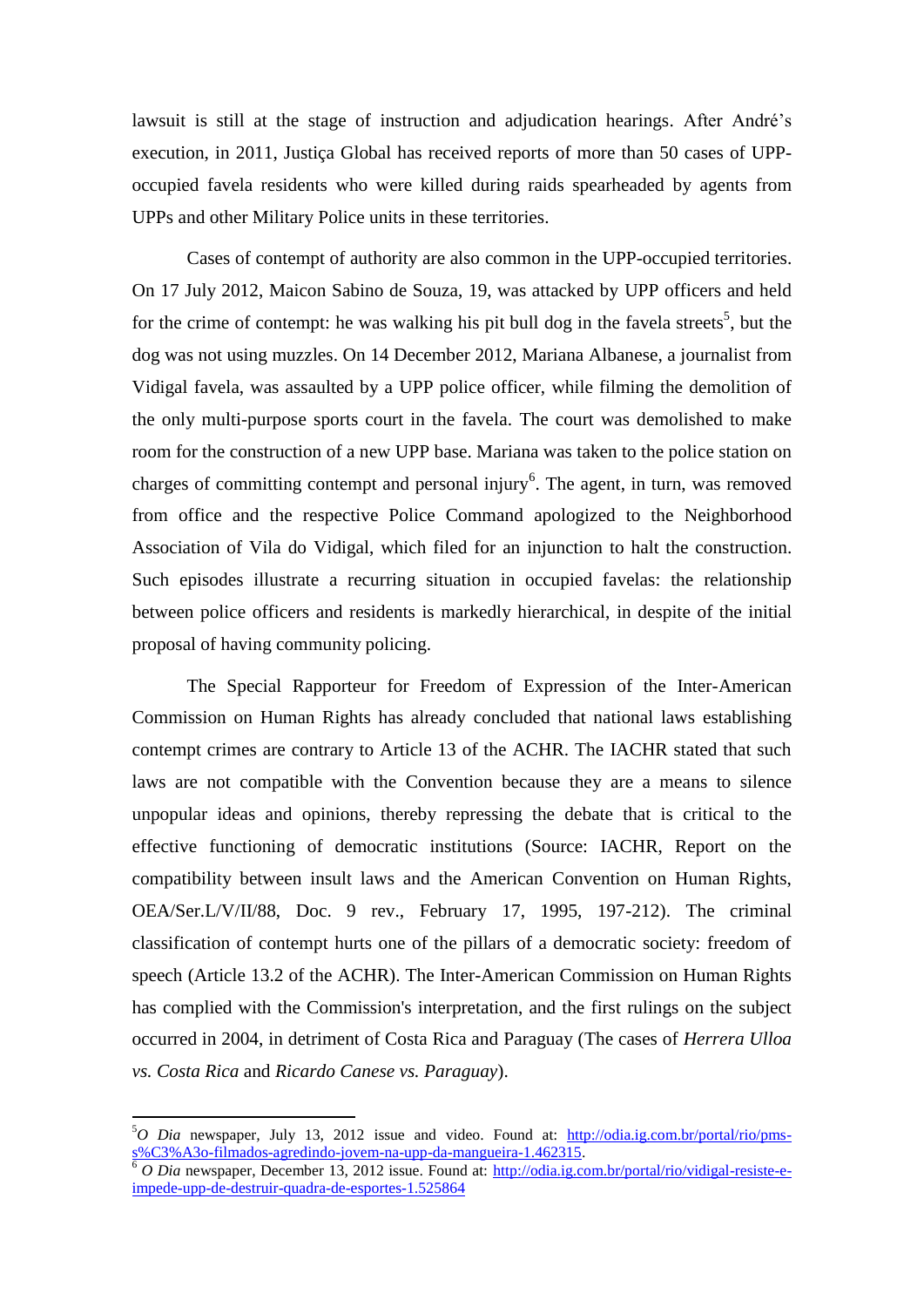As for other Brazilian states, the following pacifying police systems have already been implemented: Community-Based Security (*Base Comunitária de Segurança*, or BCS in Portuguese), in the State of Bahia; "Peace Territories" (*Territórios de Paz*, in Portuguese), in the State of Rio Grande do Sul; "Community Security Units (*Unidades de Segurança Comunitária*, or USC in Portuguese)", in the State of Maranhão and "Safe Paraná Unit" (*Unidade Paraná Seguro*, in Portuguese), in the state of Paraná. It is important to highlight that the UN Pocket Book on Human Rights Standards and Practice for the Police from the UN High Commissioner for Human Rights<sup>7</sup> is a part, as an essential element of the police action in a democratic state, of the actions taken on behalf of society, in the form of community policing, that should act as an ally of the population. In view of the above mentioned, the implementation of the UPP programme in other Brazilian states cannot thrive, since it presents serious human rights violations perpetrated by the law enforcement officials working in Pacifying Units.

#### **Comments on recommendations No. 119.101 and 119.61**

1

**[119.101 - Combat human trafficking, "death squads", violence and related sexual exploitation (Holy See) / 119.61. Take stronger action, at the federal government level, to counter "death squads" (Republic of Korea)]**

Several PMERJ actions are made possible by the participation of the Military Police Shock Troop and the Special Police Operations Battalion. Many of these actions resulted in the deaths of residents, like the episode that occurred in 2013 in the Complexo da Maré, when 11 (eleven) deaths were registered. The militarization of slums has further naturalized the presence of "squads", since the idea that public security in the state of Rio de Janeiro would only be achieved by "regaining control over territories" formerly controlled by drug dealers has been widely spread. In this sense, "death squads", whose training is focused on invading slums and confronting the traffickers, are essential to ensure the effectiveness of government projects in the field of public security. Over the past two years, there has been no tackling, by the federal

<sup>7</sup>*Human Rights Standards and Practice for the Police - Expanded Pocket Book on Human Rights for the Police*, pp. 59[.http://www.ohchr.org/Documents/Publications/training5Add3en.pdf](http://www.ohchr.org/Documents/Publications/training5Add3en.pdf)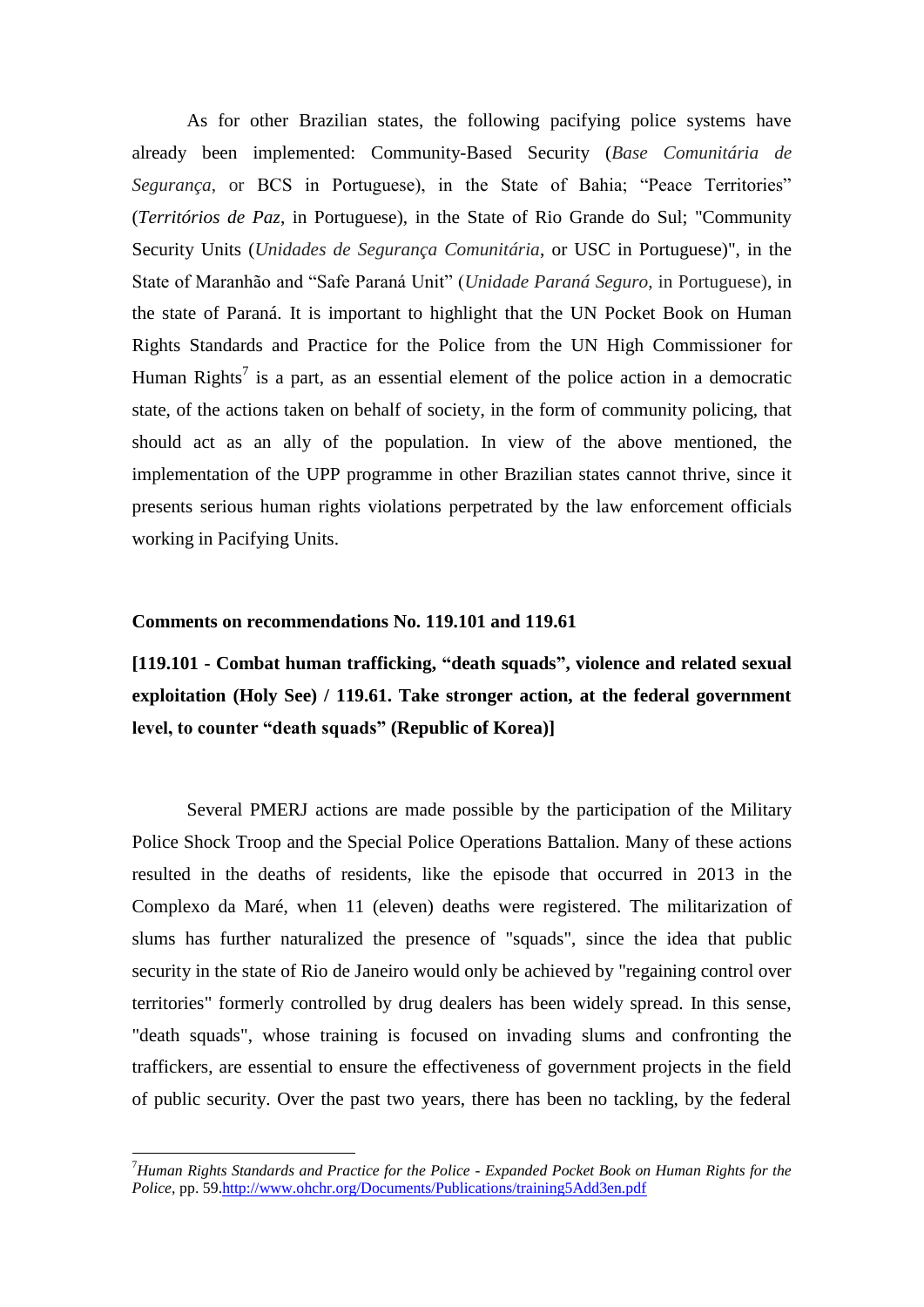government, of the "death squads". According to data released in 2013 by the project "Urban Health – Homicides in the surroundings of favelas in Rio" (Fiocruz/Uerj), squads occupied, at the time, about  $45\%$  of Rio de Janeiro's favelas<sup>8</sup>. The entry into force of Regulatory Ordinance No.3461 of the Ministry of Defense in December 2013 showed an extension of territory control by the federal government, which authorized, on the eve of the World Cup, the occupation of the Complexo da Maré in April 2014 by the Armed Forces. This militarized occupation, which was requested by the state government, endures to this day. It's worth emphasizing that the UN Pocket Book on Human Rights Standards and Practice for the Police, from the UN High Commissioner for Human Rights<sup>9</sup> mentions, as an ethical and legal conduct, the opposition to and the tackling of acts of corruption by the police.

# **Comments on recommendation No. 119.116**

**.** 

# **[119.116 - Further develop the legislation that would allow women to exercise their rights to privacy and confidentiality during police investigations and guarantee their right to presumption of innocence, due process and legal defense (Estonia)]**

Over the past two years, there has been no record, on the part of Brazil, of any concrete action to implement this recommendation. Dwellers of slums there are the frequent target of civil and military police incursions or of UPP-occupied slums report that the police approach to them is always based on the presumption of guilt. With regard to female search, there is a small number of female police officers, so the searches are conducted by male police officers, which is prohibited. Female residents complain that those searches are often violent and degrading, since male police officers do not respect them and there are official records of women who have been raped by officers of the local UPP unit. There are also unrecorded cases reported to human rights organizations in unofficial complaints (due to fear of retaliation by the police and other complications related to rape complaints). It is a common practice to cover up crimes

<sup>8</sup> Saúde Urbana – Homicídios no Entorno de favelas no Rio. Available in PDF format at the Fiocruz website:

[http://www.icict.fiocruz.br/sites/www.icict.fiocruz.br/files/Saude%20Urbana\\_Homicidios%20no%20ento](http://www.icict.fiocruz.br/sites/www.icict.fiocruz.br/files/Saude%20Urbana_Homicidios%20no%20entorno%20de%20favelas%20no%20Rio_2013.pdf) [rno%20de%20favelas%20no%20Rio\\_2013.pdf](http://www.icict.fiocruz.br/sites/www.icict.fiocruz.br/files/Saude%20Urbana_Homicidios%20no%20entorno%20de%20favelas%20no%20Rio_2013.pdf)

<sup>9</sup>*Human Rights Standards and Practice for the Police - Expanded Pocket Book on Human Rights for the Police*, pp. 02. Available in PDF at:<http://www.ohchr.org/Documents/Publications/training5Add3en.pdf>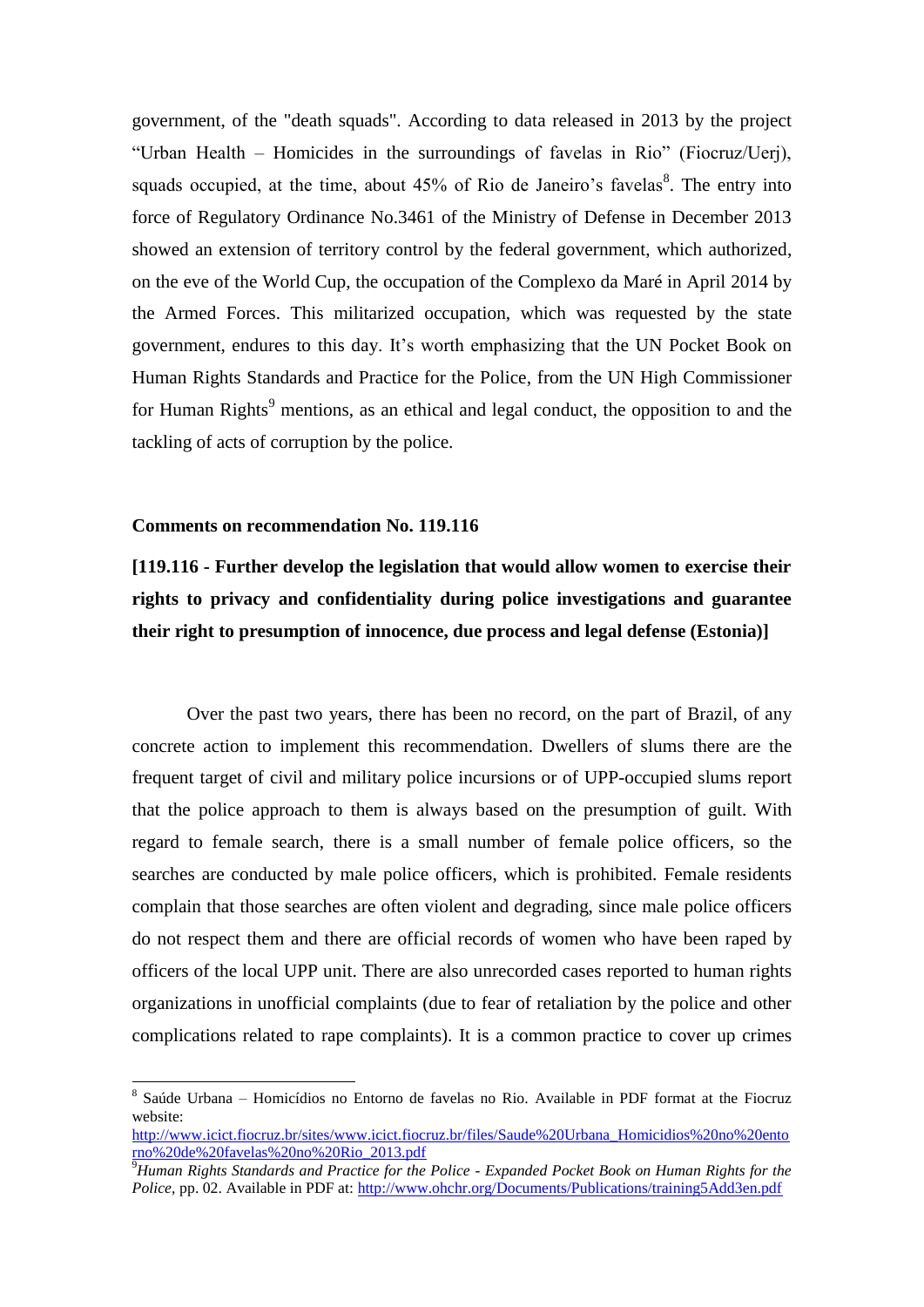committed by police officers in order to protect the corporation's reputation before the society. Although Brazil has signed the Declaration of Basic Principles of Justice for Victims of Crime and Abuse of Power, the country does not comply with the provisions of its paragraph 4. During a police investigation, rights are not respected, particularly women's rights; there is no presumption of innocence.

# **Comments on recommendations No. 119.112, 119.123 e 119.65**

**[119.120. - Ensure that all killings by law enforcement personnel are properly registered and thoroughly, independently investigated (Slovakia); 119.123. Effectively fight against arbitrary and on-duty police killings, in particular by creating a strong framework for impartial investigation (Germany); 119.65. Revise the human rights training programmes for the security forces, emphasizing the use of force according to the criteria of necessity and proportionality and putting an end to extra-judicial executions (Spain); 119.122. Ensure that all members of the police and prison officers that commit human rights violations and abuses, such as torture and ill-treatment, are held accountable (Czech Republic)]**

Updates and continuities in the public security policies implemented in Brazil are influenced by the institutional racism that is intrinsic to the "war on drugs" mentality. The genocide of black people as a State policy is the most concrete expression of this situation– and the registering of police killings as "resistance" killings, in particular, is still used as one of the main mechanisms of the governmental management of deaths in *favelas* and low-income suburbs. Resistance followed by death is briefly characterized as the application of an exclusion of illegality, i.e., a mechanism that allows a conduct to be no longer considered outside the norm, before the proper procedural stage. It is falsely assumed that the law enforcement official was acting in self-defense. Thus, we perceive the use of "resistance" killings as a way for the State to cover up serious human rights violations, which has materialized in the execution of residents of *favelas* and low-income suburbs. It is the height of a racist and selective policy that has characterized public security since its beginning.

The approximate number of 50 people killed due to police action in areas with Pacifying Police Units; the 16 casualties made over a two-week long invasion in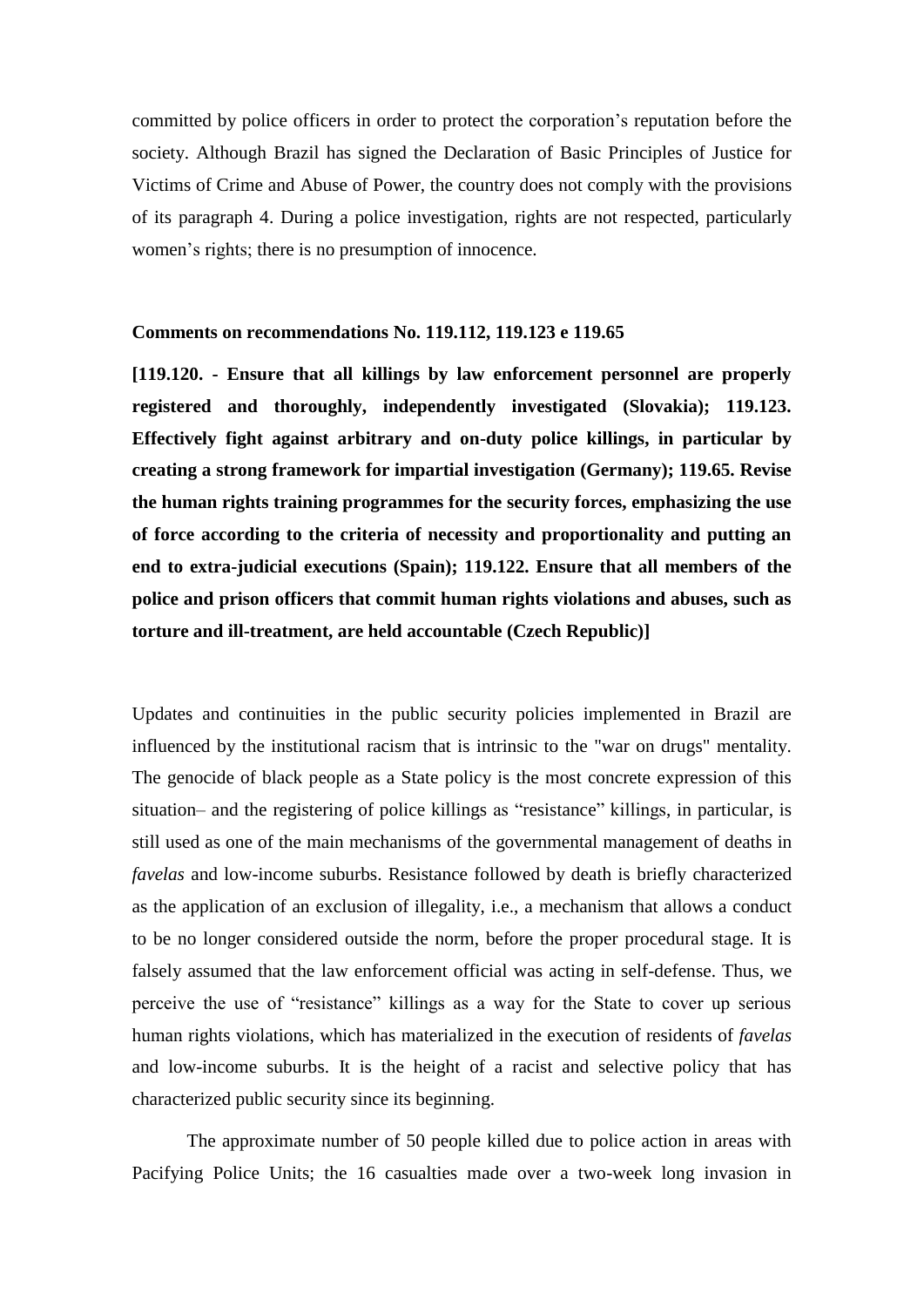Complexo da Maré by Rio's police, and the massacres, which are still frequent, show us that, changing the name of the mechanism or of procedural standards – as the Ordinance issued by the Secretariat for Human Rights of the Presidency of the Republic, in December 2013 – does not guarantee changes to the model of public security that is currently into force, one that authorizes killings by the State. There is an urgent need for changing the war mentality that guides the State's actions.

According to official data, the "resistance killing" mechanism was used to justify more than 10,000 deaths in the state of Rio de Janeiro alone, over 11 years. After a few years with a drop in the number of recorded "resistance killings", the year of 2014 seems to show that it remains as an endemic problem. The first three months of 2014 alone presented a huge increase in the number of "acts of resistance": it went from 95 in 2013 to 153 in 2014, according to data from the Public Security Institute (ISP).

Given the widespread nature of the use of the "resistance killing" classification, there has been a series of initiatives aimed at restricting its practice, or at least, regulating its use; however, none of these initiatives compels the Public Security State Departments or has proven effective in modifying the situation of police lethality or the various practices that characterize "resistance killings".

On 21 December 2012, a set of modifications entered into force, by means of the Resolution No. 08 of the Secretariat for Human Rights of the Presidency of the Republic. These modifications addressed police action and the use of the "resistance killing" classification. The Resolution provides for the abolition of generic classifications as "resistance followed by death" and "resistance killings" from police reports and investigations, and proposes the reclassification of such killings under the designation "bodily injury by police intervention" or "murder by police intervention".

São Paulo acceded to the proposal through Public Security Department's Resolution No. 05, of January 8, 2013, which obliges police officers, in situations with shooting victims, to immediately contact emergency response teams, known as SAMU. Rio de Janeiro, in turn, had already issued an initiative prior to the one created by the federal government. In Decree No. 553, of July 7, 2011, the Chief of Civil Police, Martha Rocha, stipulated the isolation of the crime scene and the notifying of forensic specialists; hearing of victims, witnesses or law enforcement officials involved; requisition of forensics investigation whenever it is necessary to secure conviction; taking of corresponding criminal action, if any changes in the crime scene are noted;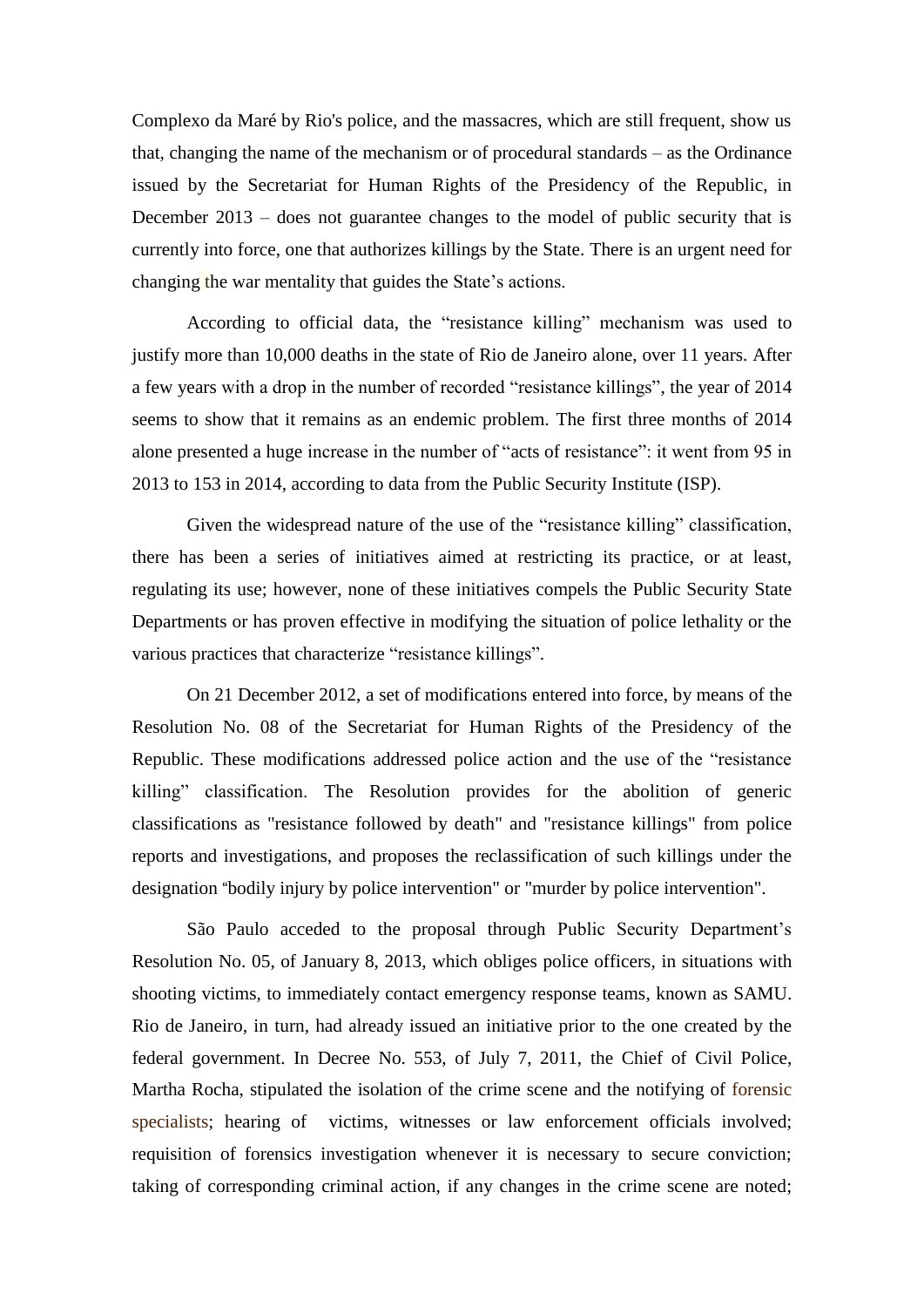seizure of weapons involved in the crime; possibility to request the replacement of the support team to preserve the scene, if necessary; justifying the non observance of any of the listed procedures; dispatch of the law enforcement official in charge to the hospital in which the "antagonist" is located, and, if in doubt, ask for the help of technical police. The incident can only be classified now as a "resistance killing" if the evidence, which must be attached to the records, indicates that it is unarguably the case established by the article 292 of the Criminal Procedure Code. A copy of the records shall be forwarded to the Police Internal Affairs Unit. However, when we look at the current numbers and scenario regarding summary executions, they show the ineffectiveness of these adopted instruments in practice.

Despite the State's affirmation that this is a background problem that is in the process of being solved, one can perceive the legitimization of the use of this type of record as a way to oppress the groups that are most affected by the militarized presence of the State, as well as the constant updating of mechanisms of exclusion–like the Regulatory Ordinance No. 3461/2013 issued by the Ministry of Defense. The Ordinance allows the Army to be deployed to "guarantee law and order" (this ordinance was put into action by Governor Sergio Cabral in order to occupy the Favela da Maré Complex). Changing the name of the mechanism to "murder by police intervention", as it happened in Rio de Janeiro and São Paulo, is not enough to solve the problem. The procedure for filing "acts of resistance" began with an ordinance issued in 1969, the height of the civil-military dictatorship. It was aimed to legitimize the murder of opposers to the dictatorship, without this being considered illegal. Such practice was kept during the transition between regimes, and went on being used as justification for executions in poor areas; however, it didn't imply a rupture in the norm for the agents who committed such crimes.

The mechanism, however, points out the problems that transcend police action and ostensive policing. Demilitarization, so as to interrupt the war mentality that guides the public security policies, must also be reflected on Criminal Law. "Resistance killings" clearly show the fact that the genocide of poor black people in Brazil is welcomed by the Judiciary and the bodies responsible for investigating crimes, such as civil police and the Public Prosecutor's Office. In this sense, the case of Claudia Silva Ferreira – in which the altering of the original police record, first classified under the "resistance killing" label, only occurred after extensive disclosure of the brutal scene of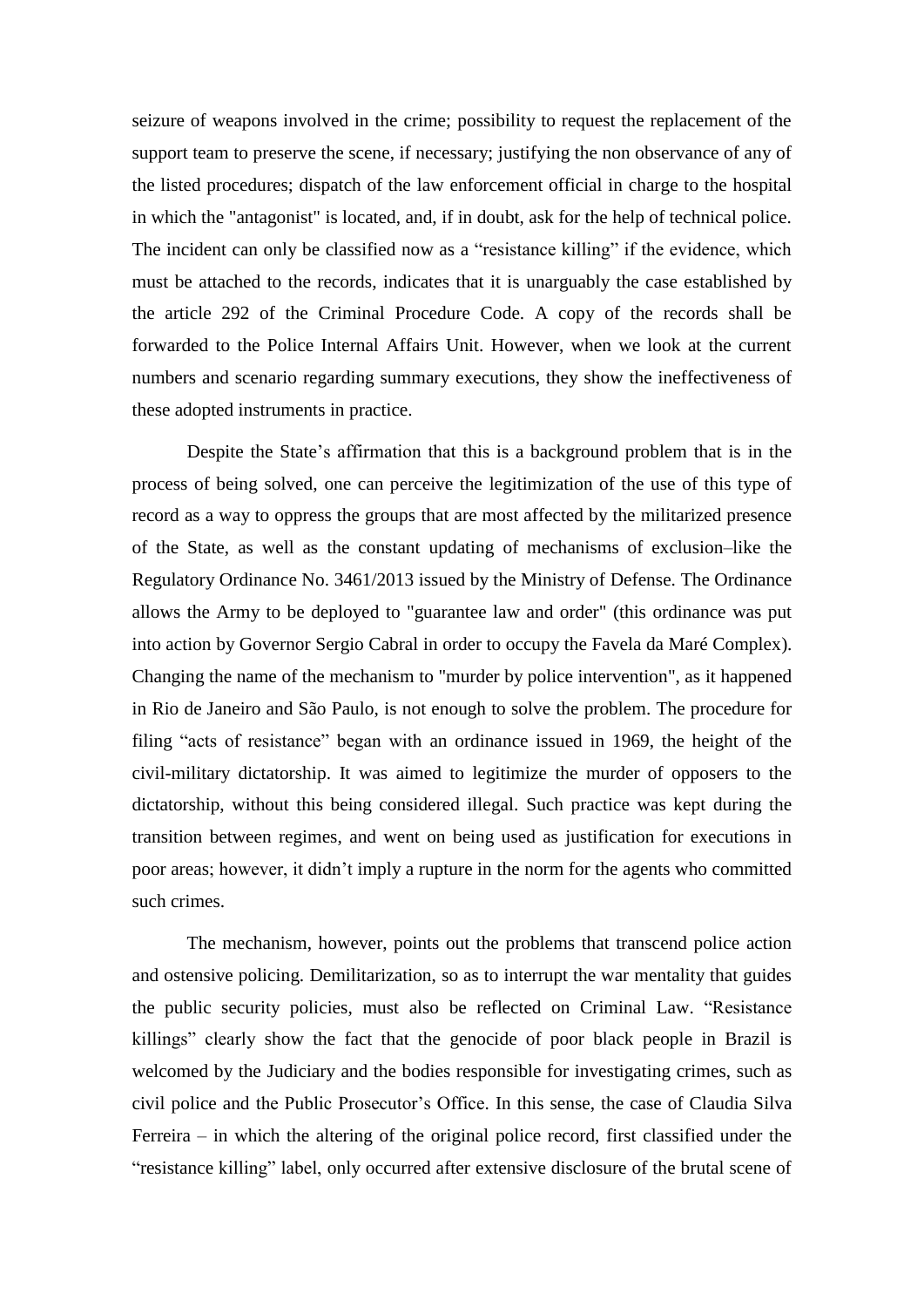her body being dragged by a police car for 350 meters – shows that the fake rescue attempts are not a problem that can be overcome by renaming the incident to "murder by police intervention". In investigative terms, the Civil police and the Public Prosecutor's Office legitimize this execution mentality, by failing to take investigative measures; by only collecting testimonies from police officers and, in most cases, with the Public Prosecutor's Office dismissing the police investigation.

The victims are the ones who are investigated during a police inquiry and the ones who are tried during all stages of a judicial process (and often, so are their families and the entire population of the slum where they lived), instead of the police system, that has no type of external control or administrative penalty, relegating to the slums and black population the vulnerability of seeing their tormentors become commanders. Cases such as the execution of Matemático<sup>10</sup>, in which the judge ordered the investigation to be closed– even after full disclosure of the images of the execution carried out by the Civil Police's helicopter –claiming that Matemático's execution was something the agents "should and could do", extending the allegation of self-defense to a possible existence of a future confrontation – shows us that the problem of genocide in slums and low-income suburbs is not neglected by the Government, but rather accepted and endorsed by its various spheres.

The submission for approval of Bill 4471/2012 is an example of how the issue has been treated by the federal government. After being presented for consideration of the Public Security and Combat to Organized Crime Committee and Constitution and Justice and Citizenship Committees in September, 2012, the Bill 4471/2012 would alter the Code of Criminal Procedure (Articles 161, 162, 164, 165, 169 and  $292)^{11}$ ; it would

<sup>10</sup>For information on this case, see the *Relatório da Comissão de Defesa dos Direitos Humanos e Cidadania da Aler*j, available at <http://ddh.org.br/relatorio-anual-da-cddh-da-alerj/>.<br><sup>11</sup> Art, 161, Sele persoranh, Anyone urbe is a stranger to the steff of experts and as

Art. 161. Sole paragraph. Anyone who is a stranger to the staff of experts and assistants is forbidden to observe forensic examination. Art. 162 § 1 In cases of violent death, an internal examination, photographic documentation and collection of remains found during the autopsy shall be required. § 2. Without prejudice to the photographic documentation and collection of evidences, the expert may, on reasonable grounds, dispense with internal examination when external injuries allow to determine the cause of death. § 3. The internal examination shall always be performed in cases of violent death occurred in actions with involvement of law enforcement agents. § 4. In the event of § 3 of this Article, the forensic report shall be prepared within ten days and forwarded immediately to the police authority, the corresponding correctional authority, the Public Prosecutor's Office and the victim's family, without prejudice, whenever it is necessary, to subsequent referral for additional tests. § 5 Anyone who is a stranger to the staff of experts and assistants is forbidden to observe forensic examination, unless indicated by representatives of the victim. § 6. If the forensic report is not attached to the records within the period determined in § 4 of this Article, the police authority shall claim it and notify the Public prosecutor. Art. 164. The corpses shall always be photographed in the position in which they were found, as well as all external injuries and traces left at the scene. Art. 165. In order to represent the lesions found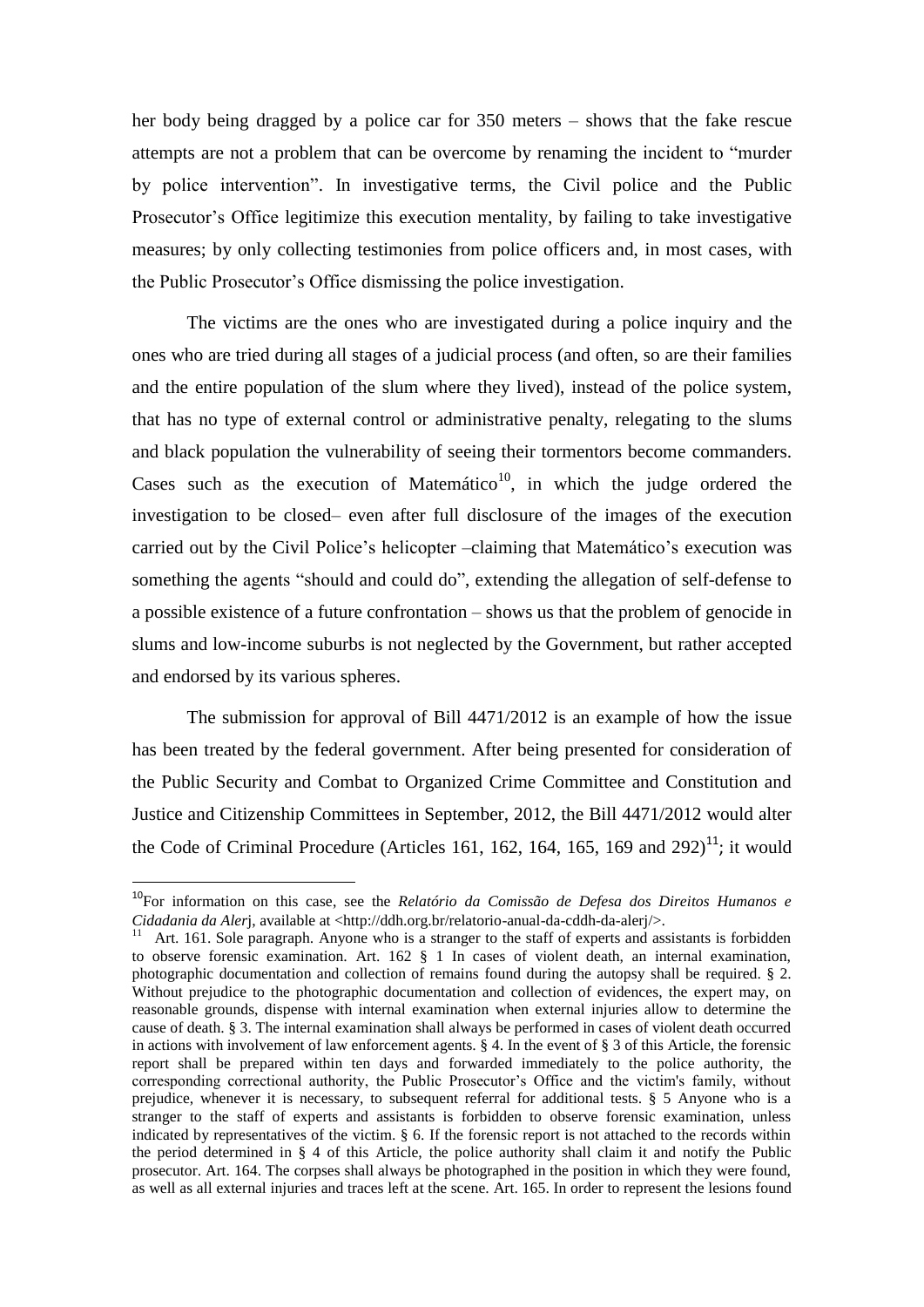regulate the investigation of injury/death cases due to the use of State forces, providing for the banning of terms such as "resistance killing" and "resistance followed by death", by using the terms "personal injury due to police intervention" and "death resulting from police intervention". The bill also provides for the creation of measures that preserve the crime scene, so that there are better chances of investigating the circumstances of the crime.

Since December, 2012 and throughout 2013, countless demonstrations, coordinated by human rights entities, organizations and social movements, took over the streets<sup>12</sup>in support of Bill 4471/2012. After a series of disputes related to changes in the wording of the Bill, it was requested in April 2014, for four days, for the Bill to enter the order of business in a deliberative session of the House of Representatives, but "lack of quorum" and "closure of session" were some of the reasons presented for not

1

on the corpse, experts shall attach photographic evidence, diagrams or drawings to the forensic report, duly initialed. Art. 169. For the examination of the location where the offense has occurred, the corresponding authority shall immediately arrange for the preservation of the scene until the arrival of experts, which should supply their reports with photographs, drawings or illustrative schemes. § 2. In cases of violent death resulting from actions with the involvement of law enforcement agents, the forensic report shall be delivered to the requesting authority within ten days, without prejudice, whenever it is necessary, to the subsequent referral for additional tests. Art. 292. If there is, even by third parties, resistance to the prison in the act, or to the execution of a court order, the executor and the people assisting him can moderately use the means necessary to defend themselves or to overcome resistance. § 1. If, as a result of the use of force, there is an offense to the physical integrity or to the life of the person who is resisting, the competent police authority shall immediately initiate investigation of this incident, without prejudice to the arrest of the person in the act. § 2. As of the implementation of the police investigation referred to in the preceding paragraph, immediate communication to the Public Prosecutor's Office and the Public Defender's Office shall be made, without prejudice to posterior referral of a copy of the investigation records to the corresponding correctional agency and, if it exists, the Ombudsman's Office, or a similar institution. § 3. With due regards to the provisions of Art. 6, all objects connected to the event mentioned in § 1, such as weapons, ballistic material and vehicles, shall be immediately displayed to the police authority. § 4. Regardless of the removal of persons and things, the police authority responsible for investigating the events that resulted in death shall order the forensic examination of the scene.

 $12$  One of the first public declarations in support of the Bill was the "Public statement for the swift adoption of the Bill 4471/2012", signed by the following institutions: Ação dos Cristãos Para Abolição da Tortura (ACAT-BRASIL); Associação dos Servidores do IBGE de São Paulo (SSIBGE/SP); Associação Juízes Para a Democracia (AJD); Associação Pela Reforma Prisional (ARP); Brigadas Populares; Centro de Direitos Humanos e de Educação Popular Campo Limpo (CDHEP); Centro de Direitos Humanos Sapopemba (CDHS); Círculo Palmarino; Coordenação Nacional de Entidades Negras (CONEN); Fórum de HIP HOP – SP; Instituto de Defesa do Direito de Defesa (IDDD); Instituto de Estudos da Religião (ISER); Instituto Paulista da Juventude; Instituto Práxis de Direitos Humanos; Instituto Terra, Trabalho e Cidadania (ITTC); *Justiça Global;* Levante Popular da Juventude; Mães de Maio; Movimento Negro Unificado (MNU); Núcleo de Consciência Negra na USP; Núcleo Especializado de Cidadania e Direitos Humanos da Defensoria Pública do Estado de São Paulo; Ouvidoria-Geral da Defensoria Pública do Estado de São Paulo; Pastoral Carcerária – CNBB; Pastoral Carcerária do Estado de São Paulo – CNBB Sul I; Pastoral da Juventude da Arquidiocese de São Paulo; Pastoral da Juventude do Regional Sul 1 – CNBB; Rede Extremo Sul; Rede 2 de Outubro; Setorial Nacional de Negras e Negros da Central de Movimentos Populares do Brasil (CMP); Sindicato dos Advogados do Estado de São Paulo.). The document is available at [http://global.org.br/arquivo/nota-publica-pela-celere-aprovacao-do-projeto-de](http://global.org.br/arquivo/nota-publica-pela-celere-aprovacao-do-projeto-de-lei-44712012/)[lei-44712012/](http://global.org.br/arquivo/nota-publica-pela-celere-aprovacao-do-projeto-de-lei-44712012/)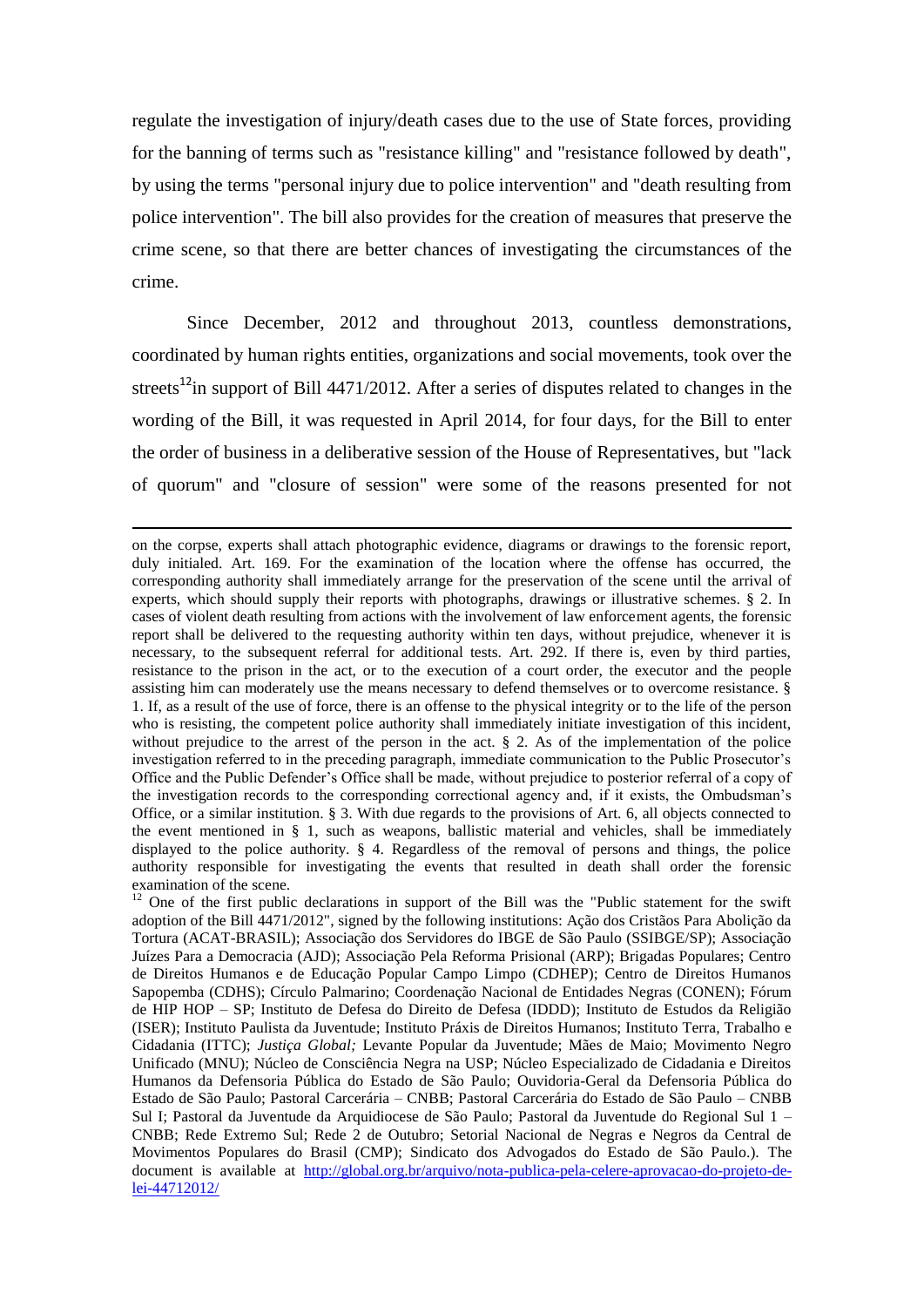discussing the Bill. In the latest attempt for the Bill to enter the order of business at the special deliberative session on April 10, an agreement between the Members present at the session postponed the discussion once again.

It was only in December, 2014 that the House of Representatives turned its attention to the Bill 4471/2012, after massive pressure from social movements and organizations advocating the end of the "resistance killings" and "resistance followed by death" registers: earlier that month, a series of campaigns was released on social networks, gaining strength with the release of the National Truth Commission Report<sup>13</sup>. In its recommendations, the report explained the need for the extinction of the criminal classifications "resistance killings" or "resistance followed by death", and suggested it should be replaced for classifications such as "bodily injury due to police intervention" and "death resulting from police intervention"<sup>14</sup>.

We reaffirm that the situation of the murder of black people in Brazil, especially young men (aged 15 to 24), remains serious. The year of 2015 began with the release of a study commissioned by the General Secretariat of the Presidency of the Republic and the National Youth Secretariat (SNJ) and the Secretariat for the Promotion of Racial Equality (Seppir): the Index of Youth Vulnerability to Violence and Inequality (IVJ)  $2014^{15}$  shows that the chances of being murdered in Brazil is 2.5 times higher for black young males (between 12 and 29 years old) than it is for white males.

The evidence of the continuity of a racist mentality characterizing the public security panorama in Brazil follows most of the information related to mortality of the young population living in favelas and low-income suburbs, like the *Young, Black, Alive*<sup>16</sup>campaign, released in November, 2014 by the Amnesty International. It massively released the information that of 30,000 young people aged 15 to 29 that were killed in Brazil in 2012, 77% of them are black. The campaign began with an activity in Rio de Janeiro, but other events will take place in the states of São Paulo and Bahia this year. The campaign also released data related to the performance of the judiciary in this governmental mechanism that manages homicide cases in the country: less than 8% of the total number of cases registered in 2012 (56,000 people killed) were judged.

<sup>&</sup>lt;sup>13</sup> See [http://www.revistaforum.com.br/blog/2014/12/29-recomendacoes-cnv/.](http://www.revistaforum.com.br/blog/2014/12/29-recomendacoes-cnv/)

<sup>&</sup>lt;sup>14</sup> See <u>http://www.revistaforum.com.br/blog/2014/12/29-recomendacoes-cnv/</u>.<br><sup>15</sup>The study is available at http://juventude.gov.br/articles/parti

<sup>15</sup>The study is available at [http://juventude.gov.br/articles/participatorio/0009/3232/indice](http://juventude.gov.br/articles/participatorio/0009/3232/indice-vulnerabilidade-juvenil.pdf)[vulnerabilidade-juvenil.pdf.](http://juventude.gov.br/articles/participatorio/0009/3232/indice-vulnerabilidade-juvenil.pdf)

<sup>&</sup>lt;sup>16</sup> For more information on the initiative, see: [https://anistia.org.br/campanhas/jovemnegrovivo/.](https://anistia.org.br/campanhas/jovemnegrovivo/)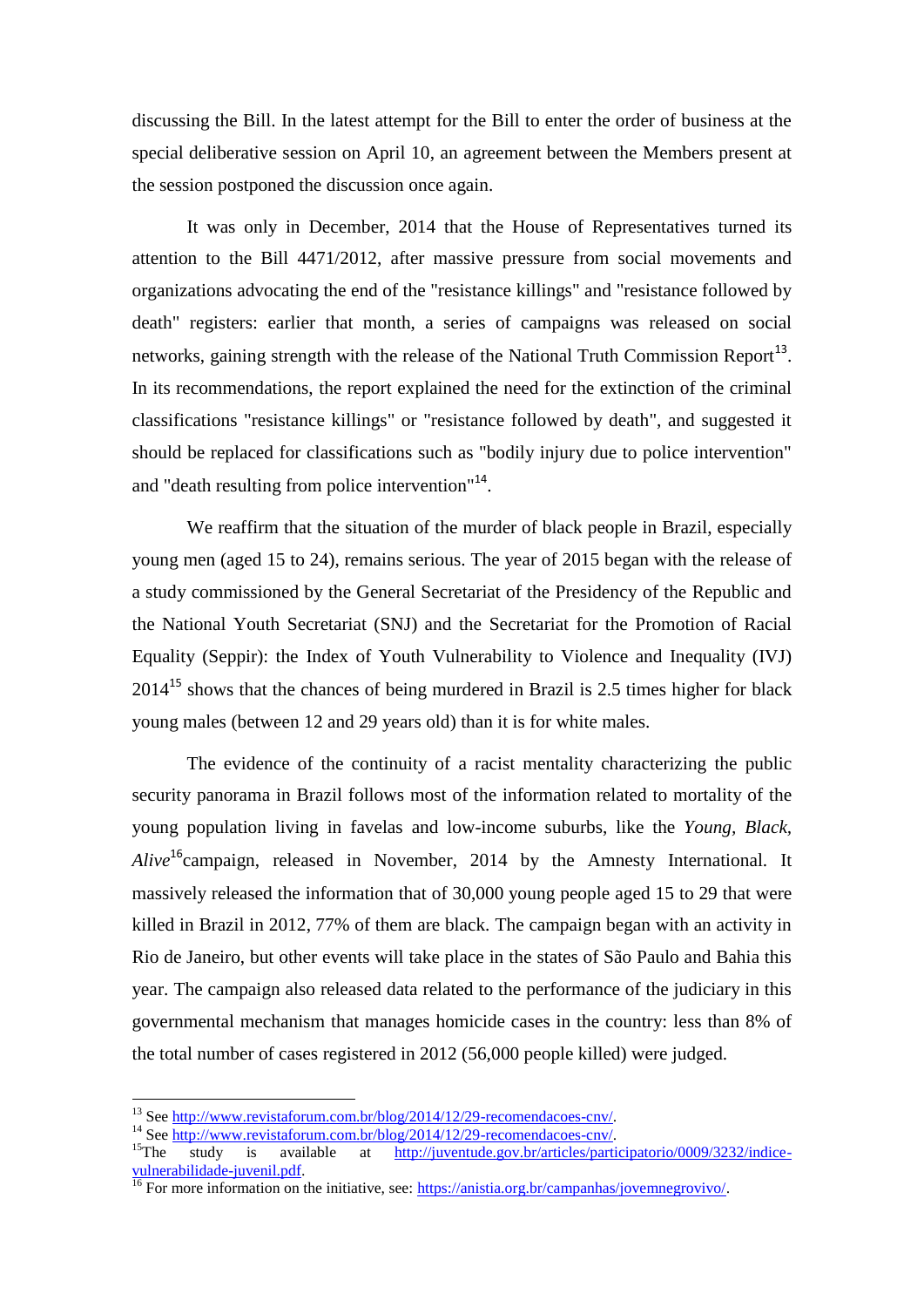This information is directly connected to the UN's positioning, already issued in September, 2014, on the institutionalization of racism in the country. After the visit of experts to Brazil, the United Nations released a specific report on racial discrimination, also highlighting the impediments to access to justice for the black population. The myth of the Brazilian "racial democracy" is vehemently attacked in the document, which points accurately the connection between homicides that occur during police action and the State racism: "a major concern is police violence against African-Brazilian youngsters", the report ratifies.

We, therefore, confirm that the practice of summary executions by the police forces of the State goes against United Nations' principles and guidelines and also against other international treaties to which Brazil is a signatory. First, Article 3 of the Universal Declaration of Human Rights guarantees that all individuals have the right to life, liberty and security of person<sup>17</sup>. In this sense, all UN and other international organizations documents, whose contents address police violence and summary executions, are in accordance with this principle.

The UN 1989 Principles on the Effective Prevention and Investigation of Extralegal, Arbitrary and Summary Executions determines that governments should prohibit all types of summary executions and must also see that these are investigated and the perpetrators punished with appropriate penalties. Measures should be taken in order to prevent such executions and all legal procedures must be observed if they were to occur<sup>18</sup>. The 1979 *Code of Conduct for Law Enforcement Officials* provides that no police officer may commit or tolerate inhumane and cruel acts, nor may any law enforcement official invoke superior orders or exceptional circumstances in an attempt to justify such actions<sup>19</sup>.

The UN A/RES/40/34, along with the Declaration of Basic Principles of Justice for Victims of Crime and Abuse of Power, guarantees assistance and access to justice for victims of abuse of power committed by law enforcement officials, besides

<sup>&</sup>lt;sup>17</sup>Universal Declaration of Human Rights available at [<http://www.ohchr.org/EN/UDHR/Documents/UDHR\\_Translations/por.pdf>](http://www.ohchr.org/EN/UDHR/Documents/UDHR_Translations/por.pdf).

<sup>&</sup>lt;sup>18</sup>UN 1989 Principles on the Effective Prevention and Investigation of Extra-legal, Arbitrary and Summary Executions available at [<http://www1.umn.edu/humanrts/instree/i7pepi.htm>](http://www1.umn.edu/humanrts/instree/i7pepi.htm).  $19$ See

[<sup>&</sup>lt;http://www.un.org/disarmament/convarms/ATTPrepCom/Background%20documents/CodeofConductfo](http://www.un.org/disarmament/convarms/ATTPrepCom/Background%20documents/CodeofConductforlawEnfOfficials-E.pdf) [rlawEnfOfficials-E.pdf>](http://www.un.org/disarmament/convarms/ATTPrepCom/Background%20documents/CodeofConductforlawEnfOfficials-E.pdf).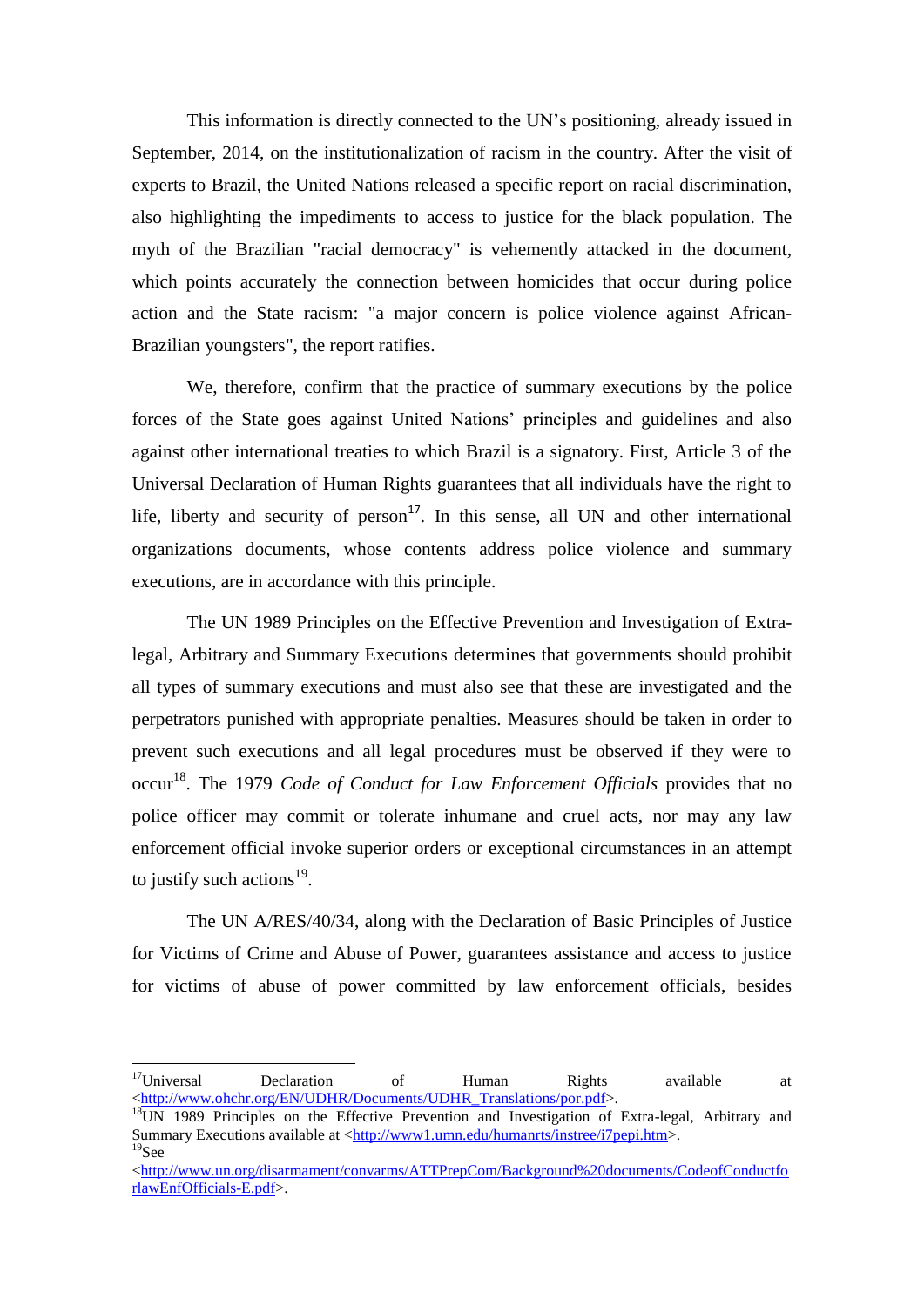condemning such abuses, noting that millions of people are subject to them around the world<sup>20</sup>

The United Nations High Commissioner for Human Rights has the International Human Rights Standards for Law Enforcement, a sort of guide that establishes guidelines in the performance of law enforcement officials of member countries<sup>21</sup>. There are several recommendations on human rights violations practiced by the police. According to them, all law enforcement officials must respect and protect human dignity and maintain and guarantee human rights for all citizens.

The UN Special Rapporteur on extrajudicial, summary and arbitrary executions, Philip Alston, also highlights the high number of summary executions in Brazil. In its latest report, from 2010, the UN Special Rapporteur noted that summary executions represent a great percentage of homicides in the country. In his opinion, the fact that law enforcement officials are not held accountable for their offenses and continue to use the "acts of resistance" as a way to cover them up should draw the public attention. In addition, Brazil has not fully complied none of the recommendations made in the previous report, which is cause for concern.<sup>22</sup>

The report explains the fact that many of the deaths caused by the police are classified as "resistance killings". However, the Rapporteur found out, during his visit in 2007, that this classification, as a matter of fact, most often is used to hinder and limit the investigations. He also recommends the termination of the term "resistance killings" and argues that these deaths must be registered in the same way as others, so that they can be properly investigated.<sup>23</sup>

Besides, despite demonstrating enthusiasm for the UPP project, the Rapporteur notes that there are concerns about them. He declares having heard many reports of police abuse and declarations that UPPs would be a way for the State to ensure the presence of the police within favelas and exert control over the territories and its residents.

 $^{20}$ See [<http://www.un.org/documents/ga/res/40/a40r034.htm>](http://www.un.org/documents/ga/res/40/a40r034.htm).

<sup>&</sup>lt;sup>21</sup>UN *International Human Rights Standards for Law Enforcement* available at [<http://www.hrea.org/erc/Library/display\\_doc.php?url=http%3A%2F%2Fwww.ohchr.org%2FDocument](http://www.hrea.org/erc/Library/display_doc.php?url=http%3A%2F%2Fwww.ohchr.org%2FDocuments%2FPublications%2Ftraining5Add1en.pdf&external=N) [s%2FPublications%2Ftraining5Add1en.pdf&external=N>](http://www.hrea.org/erc/Library/display_doc.php?url=http%3A%2F%2Fwww.ohchr.org%2FDocuments%2FPublications%2Ftraining5Add1en.pdf&external=N).<br><sup>22</sup>Report available  $22$ Report available available available at  $\alpha$ 

<sup>&</sup>lt;sup>23</sup>See [<http://global.org.br/programas/onu-execucoes-sumarias-continuam-em-grande-escala-no-brasil/>](http://global.org.br/programas/onu-execucoes-sumarias-continuam-em-grande-escala-no-brasil/).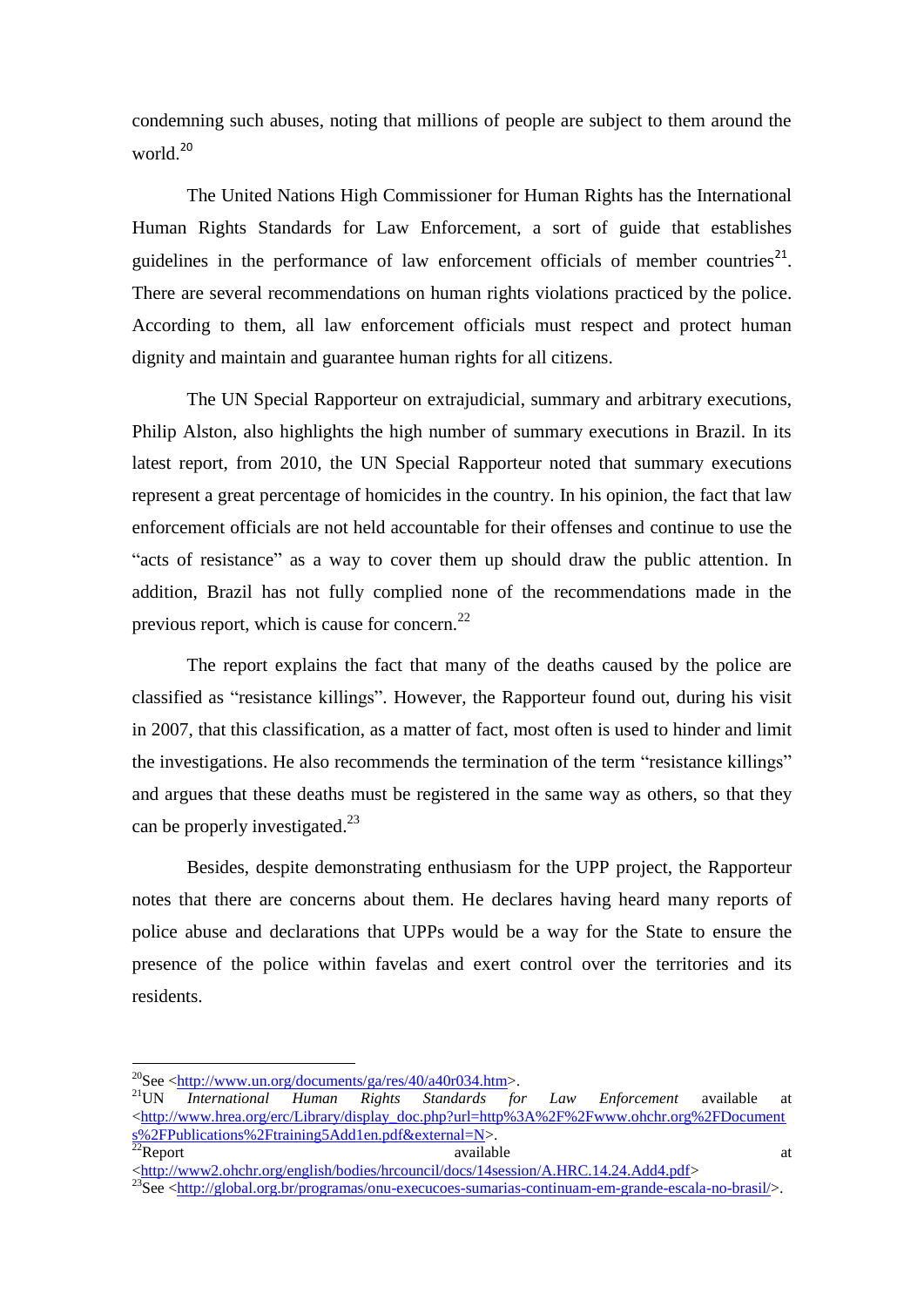Amnesty International also issues recommendations for better policing in their Basic Human Rights Standards for Law Enforcement Officials. According to the organization, the law enforcement officials should only use force when strictly necessary; this force should be proportional and to the minimum extent required. Human lives must always be protected and preserved, and when deaths resulting from the use of force by police officers, they shall report the incident immediately to their superiors, so that proper investigation is carried out. In addition, AI points out that the use of firearms shall be limited to specific situations and cases of extreme necessity: such as when the life of the police officer is at risk (as in self-defense); in defense of others against imminent threat; and when arresting a dangerous suspect, who is resisting the police officer's authority or to prevent the suspect from escaping. Besides, whenever a police officer uses his firearm, he shall check the circumstances $^{24}$ .

Amnesty International also condemns summary and extrajudicial executions perpetrated by State forces, emphasizing that no one shall be deprived of his or her life in that way. No order justifies a summary execution and police officers shall disobey an order whose fulfillment would result in violations of human rights.

The OSCE (Organization for Security and Co-operation in Europe) Guidebook on Democratic Policing states that summary, arbitrary and extrajudicial executions shall be strictly forbidden and alleged human rights violations must be reported and investigated $^{25}$ .

The Inter-American Commission on Human Rights (IACHR) of the Organization of American States (OAS) recommends, in its report on Citizen Security and Human Rights, combating impunity and investigating violent acts and omissions by law enforcement agents<sup>26</sup>.

Besides the systematic militarized actions, there is the fact that less than 8% of Brazil's homicide cases get to be judged<sup>27</sup>. When it comes to the cases registered as "resistance killings", the most common practice is its dismissing by the Public

 $^{24}10$ <sup>24</sup>10 Basic Human Rights Standards, Amnesty International, available at [<http://www.dcaf.ch/Publications/International-Standard-10-Basic-Human-Rights-Standards-for-Law-](http://www.dcaf.ch/Publications/International-Standard-10-Basic-Human-Rights-Standards-for-Law-Enforcement-Officials)[Enforcement-Officials>](http://www.dcaf.ch/Publications/International-Standard-10-Basic-Human-Rights-Standards-for-Law-Enforcement-Officials).

<sup>&</sup>lt;sup>25</sup>The OSCE (Organization for Security and Co-operation in Europe) *Guidebook on Democratic Policing* available at [<http://polis.osce.org/library/f/2658/2639/OSCE-AUS-SPM-2658-EN-2639>](http://polis.osce.org/library/f/2658/2639/OSCE-AUS-SPM-2658-EN-2639).

 $26$  The OAS (Organization of American States) report on Citizenship and Security, available at [<http://www.oas.org/es/cidh/docs/pdfs/SEGURIDAD%20CIUDADANA%202009%20ESP.pdf](http://www.oas.org/es/cidh/docs/pdfs/SEGURIDAD%20CIUDADANA%202009%20ESP.pdf)>. <sup>27</sup> See [https://anistia.org.br/campanhas/jovemnegrovivo/.](https://anistia.org.br/campanhas/jovemnegrovivo/)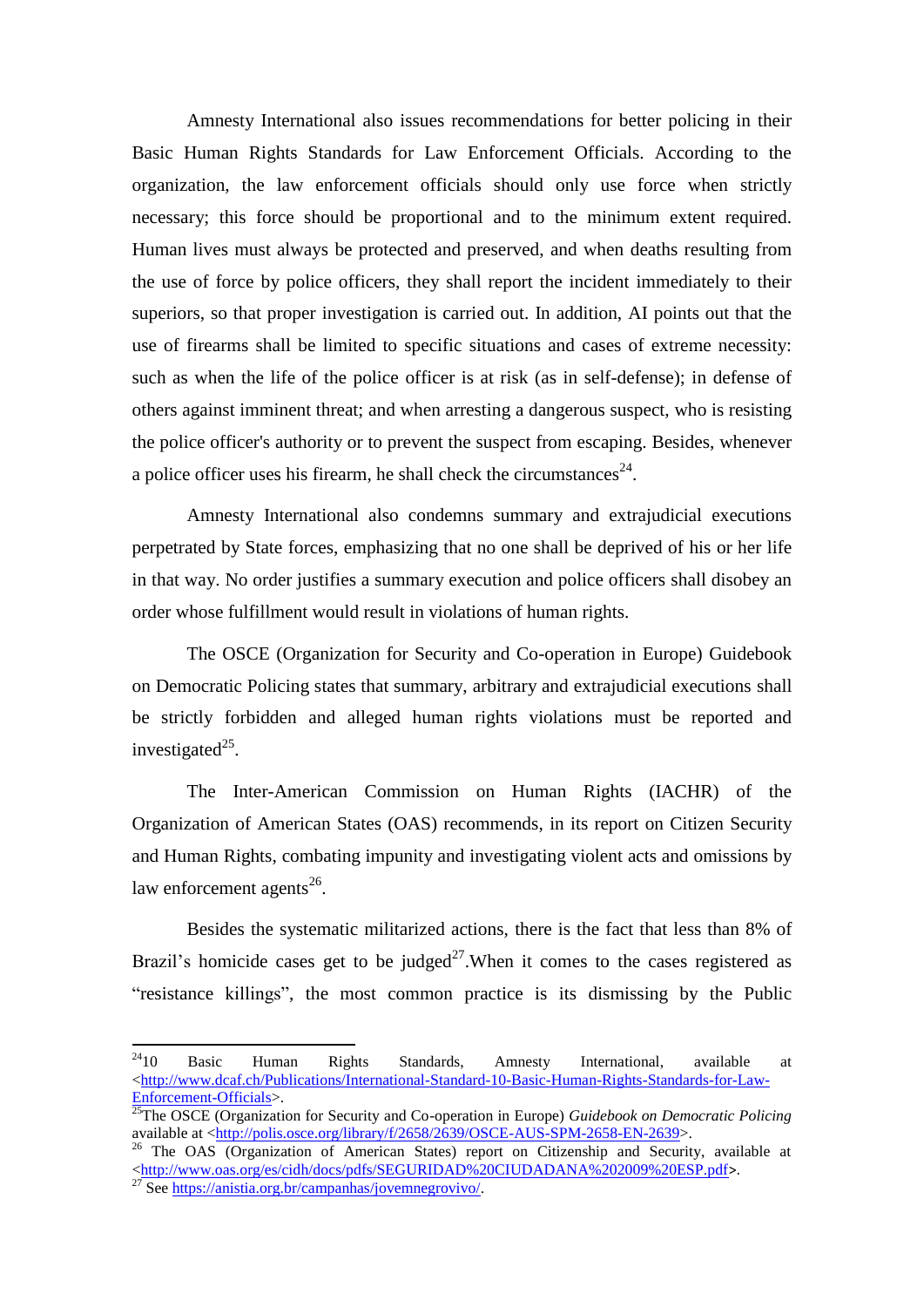Prosecutor's Office<sup>28</sup>- an issue that dramatically shows not only the real effects of institutional racism, but also the role of the judiciary in the process of not holding the State accountable for the violations committed by its law enforcement agents.

### **Comments on the recommendation No. 119.60**

**[III. Brazil rejects one recommendation – 119.60. Work towards abolishing the separate system of military police by implementing more effective measures to tie State funding to compliance with measures aimed at reducing the incidence of extrajudicial executions by the police (Denmark). Brazilian explanation: Recommendation No. 60 cannot enjoy the support of Brazil, in light of the constitutional provision on the existence of civilian and military police forces. Civilian Police Forces are responsible for the tasks of judiciary police and for the investigation of criminal offenses, except military offenses. Military police forces are responsible for ostensible policing and for the preservation of public order (art. 144, paragraphs 5 and 6 of the Federal Constitution). It should be noted that Brazil has adopted measures to improve control over the actions of public safety professionals, in particular through ombudsmen and internal affairs offices, as well as through the permanent training of professionals in human rights and the encouragement of the differentiated use of force.]**

Given the previous comments, we end this document confirming our position regarding the refusal of the Brazilian State to recommendation No. 119.60. There is no doubt about the importance of demilitarizing the police in one of the only countries in which this corporation is still associated to the Armed Forces and its Military Statute. In the Universal Periodic Review held in 2012 by the United Nations in Geneva, Brazil received 170 recommendations from the Human Rights Commission. Recommendation number 119.60, made by Denmark, prompted Brazil to work for the abolition of the military police as a key step in reducing the number of extrajudicial killings by the police. This was the only recommendation explicitly rejected by the Brazilian State. The

 $28$  For more information on the dismissal of "resistance killing" cases by the Public Prosecutor's Office, see Zaccone's analysis (2013), in "Unworthy of life: the legal form of the extermination policy of enemies in the city of Rio de Janeiro" *("Indignos de vida: a forma jurídica da política de extermínio de inimigos na cidade do Rio de Janeiro"* - Doctoral Thesis defended in the Graduate Programme in Political Sciences of the Universidade Federal Fluminense).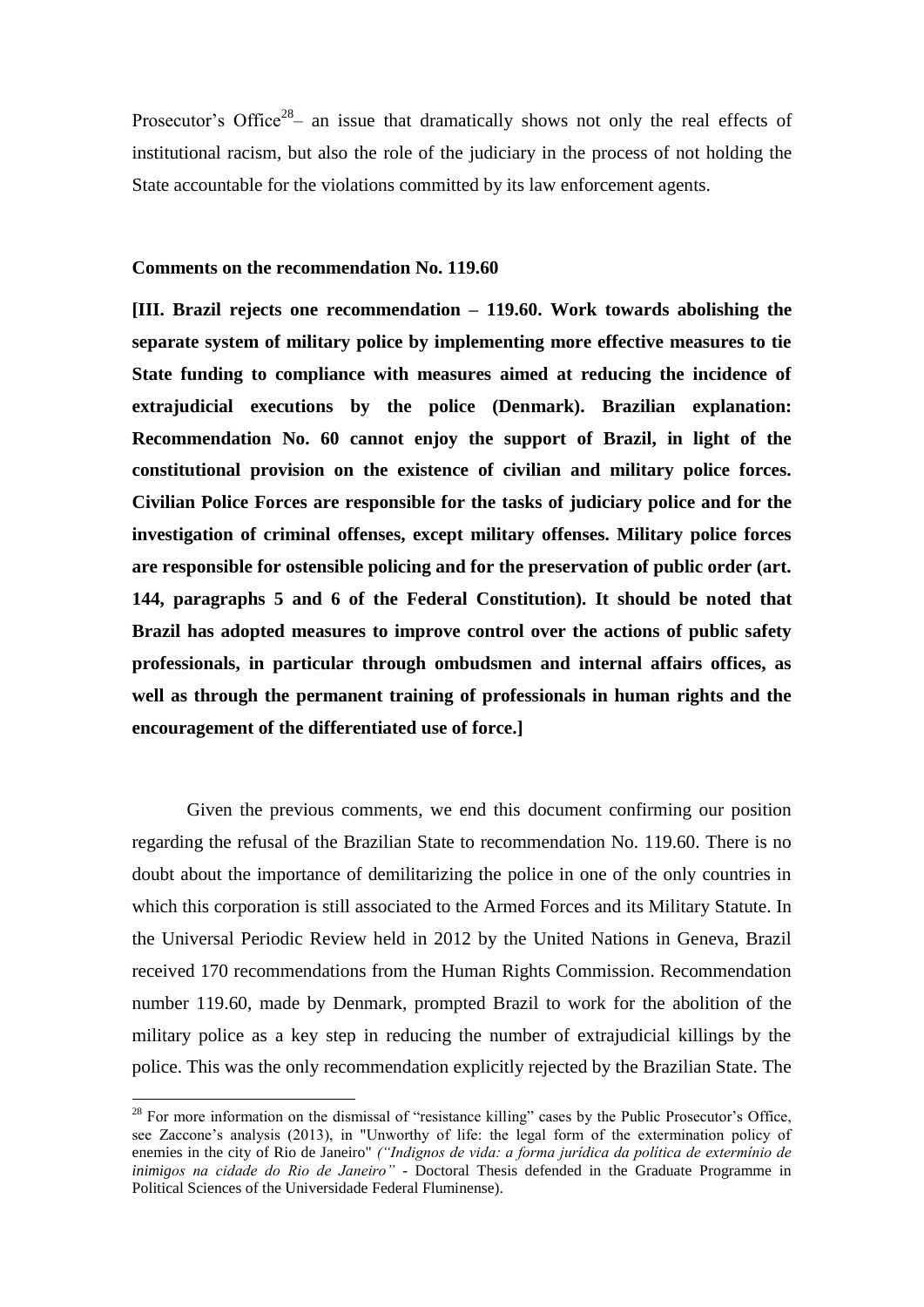justification was that it could not be accepted "in light of the constitutional provision on the existence of civil and military police forces". Investments are made in apparatus of police exception and repressive policies as a way of dealing with social claims and historical issues concerning public security in Rio de Janeiro - and the context of the city's preparation for the mega-events is a breeding ground for interventions and government arrangements. In June 2012, the following article was published in UOL website: "RJ government to spend part of World Cup and Olympics budget in the construction of four penitentiaries". The government has included an extensive list of preparations for the FIFA World Cup and the Olympic Games in the application for a loan to the Banco do Brasil and building four new penitentiaries, plus the headquarters of the Military Police Special Operations Company. On the relationship between penitentiaries and big events, the government of Rio de Janeiro reported that such buildings would enable civil police officers, who now are responsible for prisoners in police stations, to go out on the streets, also arguing that "a city that will host the Olympics or other major events must be prepares to serve the population in all sectors, such as health, transport, security and even prisons." On the other hand, the bank, when questioned, did not explain the relationship between the construction of four penitentiaries in Rio de Janeiro and sporting events, stating that "the funded projects are appropriate to the scope of the Pro-Cities Programme (*Programa Pró-Cidades*), which includes improvements in urban and road infrastructure and in the mobility of the Rio de Janeiro's cities."

In January, 2014, the Estado de São Paulo newspaper issued an article with the following content: "Rio Police will have 8 new 'caveirões<sup>'29</sup> for big events". The article goes on to describe the purchase of armored vehicles for the Special Police Operations Battalion (BOPE), the Shock Troop and the Coordination of Special Resources (CORE - civil police elite squad) in order to intensify security schemes for major events, such as World Youth Day, Confederations Cup, FIFA World Cup and Olympic Games. The State Secretariat of the Chief of Staff justified the purchase arguing that the current armored vehicles are "obsolete and/or antiquated, compromising both the daily actions, increasingly focused on the consolidation and pacification of excluded areas in communities previously dominated by drugs and arms trafficking, and those actions involving measures against terrorist asymmetric attacks." The State Secretariat also

 $^{29}$ Armored vehicles, also referred to as "pacifiers", used by the police in raids in favelas.